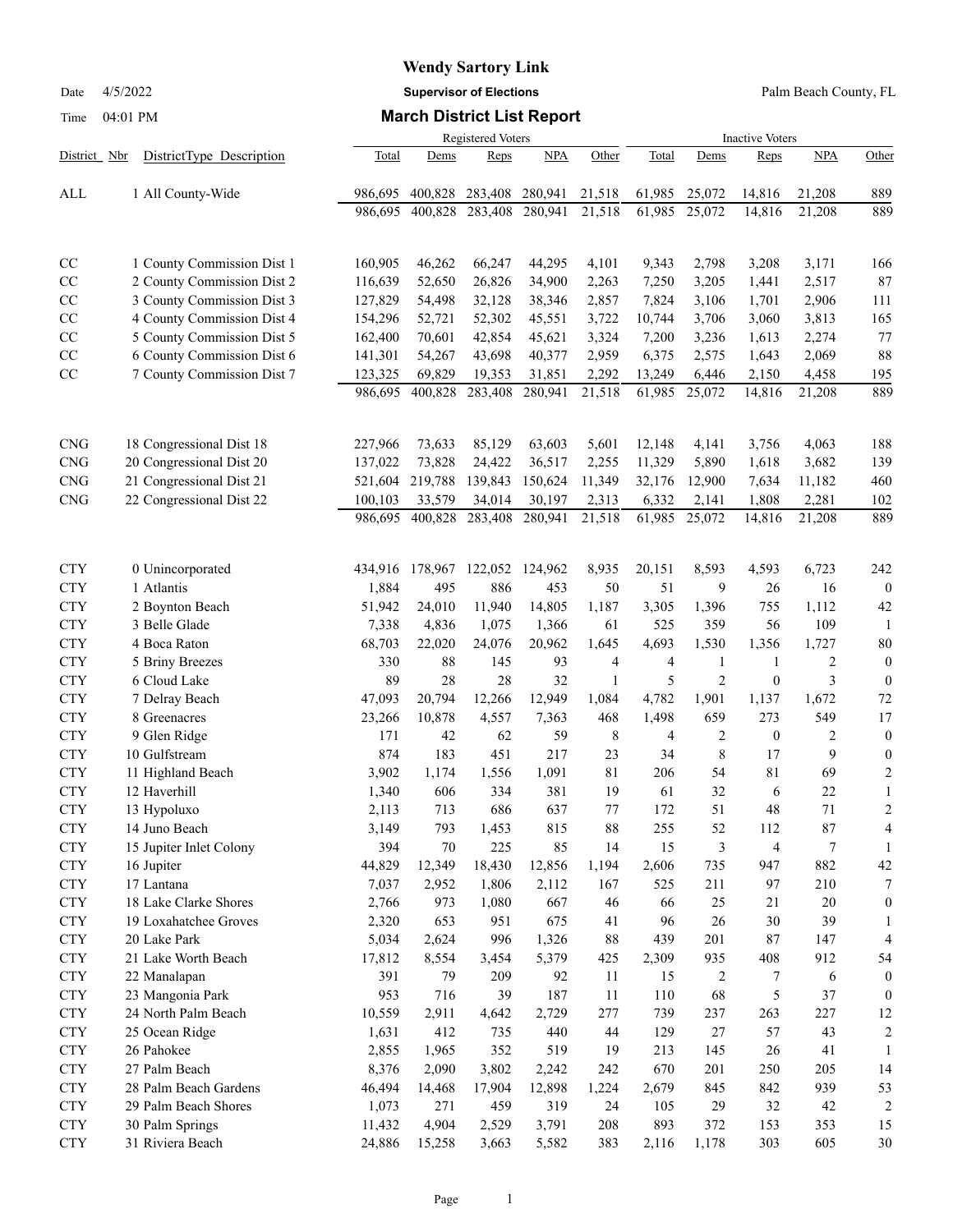# **Wendy Sartory Link** Date 4/5/2022 **Supervisor of Elections** Palm Beach County, FL

### Time 04:01 PM **March District List Report**

|              |                             |         |                 | <b>Registered Voters</b> |            |        |        |                 | <b>Inactive Voters</b> |            |                  |
|--------------|-----------------------------|---------|-----------------|--------------------------|------------|--------|--------|-----------------|------------------------|------------|------------------|
| District Nbr | DistrictType Description    | Total   | Dems            | Reps                     | <b>NPA</b> | Other  | Total  | Dems            | Reps                   | <b>NPA</b> | Other            |
| <b>CTY</b>   | 32 Royal Palm Beach         | 27,597  | 11,703          | 7,064                    | 8,242      | 588    | 1,279  | 508             | 296                    | 458        | 17               |
| <b>CTY</b>   | 33 South Bay                | 1,518   | 1,186           | 88                       | 232        | 12     | 115    | 93              | 5                      | 17         | $\boldsymbol{0}$ |
| <b>CTY</b>   | 34 South Palm Beach         | 1,341   | 392             | 519                      | 397        | 33     | 128    | 43              | 41                     | 44         | $\boldsymbol{0}$ |
| <b>CTY</b>   | 35 Tequesta                 | 4,955   | 1,169           | 2,382                    | 1,291      | 113    | 279    | 71              | 113                    | 90         | 5                |
| <b>CTY</b>   | 36 Village Of Golf          | 273     | 37              | 176                      | 56         | 4      | 13     | $\overline{2}$  | 10                     | 1          | $\boldsymbol{0}$ |
| <b>CTY</b>   | 37 Wellington               | 42,895  | 15,039          | 14,099                   | 12,778     | 979    | 2,606  | 850             | 819                    | 899        | $38\,$           |
| <b>CTY</b>   | 38 Westlake                 | 1,986   | 652             | 637                      | 639        | 58     | 15     | 3               | 9                      | 3          | $\boldsymbol{0}$ |
| <b>CTY</b>   | 39 West Palm Beach          | 70,178  | 33,774          | 15,600                   | 19,222     | 1,582  | 8,079  | 3,613           | 1,530                  | 2,808      | 128              |
|              |                             | 986,695 | 400,828         | 283,408                  | 280,941    | 21,518 | 61,985 | 25,072          | 14,816                 | 21,208     | 889              |
| <b>HSE</b>   | 81 State House Dist 81      | 116,802 | 49,962          | 31,174                   | 33,379     | 2,287  | 4,788  | 2,184           | 1,028                  | 1,519      | 57               |
| <b>HSE</b>   | 82 State House Dist 82      | 54,103  | 14,650          | 22,960                   | 15,114     | 1,379  | 3,129  | 877             | 1,167                  | 1,038      | 47               |
| <b>HSE</b>   | 85 State House Dist 85      | 140,190 | 43,789          | 53,754                   | 39,185     | 3,462  | 6,545  | 2,168           | 2,029                  | 2,235      | 113              |
| <b>HSE</b>   | 86 State House Dist 86      | 118,107 | 48,333          | 32,857                   | 34,393     | 2,524  | 7,125  | 2,857           | 1,752                  | 2,423      | 93               |
| <b>HSE</b>   | 87 State House Dist 87      | 74,821  | 32,805          | 16,079                   | 24,595     | 1,342  | 5,473  | 2,356           | 915                    | 2,130      | 72               |
| <b>HSE</b>   | 88 State House Dist 88      | 103,481 | 60,836          | 14,886                   | 25,973     | 1,786  | 10,785 | 5,403           | 1,558                  | 3,645      | 179              |
| <b>HSE</b>   | 89 State House Dist 89      | 129,742 | 42,321          | 45,982                   | 38,018     | 3,421  | 11,195 | 3,689           | 3,319                  | 4,009      | 178              |
| <b>HSE</b>   | 90 State House Dist 90      | 116,177 | 50,736          | 28,651                   | 34,251     | 2,539  | 6,146  | 2,545           | 1,412                  | 2,116      | 73               |
| <b>HSE</b>   | 91 State House Dist 91      | 133,272 | 57,396          | 37,065                   | 36,033     | 2,778  | 6,799  | 2,993           | 1,636                  | 2,093      | 77               |
|              |                             | 986,695 | 400,828         | 283,408                  | 280,941    | 21,518 | 61,985 | 25,072          | 14,816                 | 21,208     | 889              |
| SB           | 1 School Board Dist 1       | 158,033 | 45,805          | 64,740                   | 43,480     | 4,008  | 8,958  | 2,694           | 3,057                  | 3,046      | 161              |
| <b>SB</b>    | 2 School Board Dist 2       | 108,196 | 47,737          | 25,824                   | 32,619     | 2,016  | 6,578  | 2,919           | 1,281                  | 2,301      | $77\,$           |
| <b>SB</b>    | 3 School Board Dist 3       | 164,743 | 74,627          | 41,466                   | 45,199     | 3,451  | 6,988  | 3,189           | 1,544                  | 2,187      | 68               |
| SB           | 4 School Board Dist 4       | 145,045 | 54,810          | 44,394                   | 42,149     | 3,692  | 11,758 | 4,218           | 3,156                  | 4,187      | 197              |
| SB           | 5 School Board Dist 5       | 152,582 | 55,028          | 47,469                   | 46,761     | 3,324  | 8,706  | 3,149           | 2,286                  | 3,138      | 133              |
| <b>SB</b>    | 6 School Board Dist 6       | 135,719 | 52,522          | 41,431                   | 38,924     | 2,842  | 6,255  | 2,542           | 1,600                  | 2,032      | 81               |
| <b>SB</b>    | 7 School Board Dist 7       | 122,377 | 70,299          | 18,084                   | 31,809     | 2,185  | 12,742 | 6,361           | 1,892                  | 4,317      | 172              |
|              |                             | 986,695 | 400,828         | 283,408                  | 280,941    | 21,518 | 61,985 | 25,072          | 14,816                 | 21,208     | 889              |
| <b>SEN</b>   | 25 State Senate Dist 25     | 31,811  | 10,427          | 11,915                   | 8,797      | 672    | 1,073  | 470             | 268                    | 316        | 19               |
| <b>SEN</b>   | 29 State Senate Dist 29     | 268,339 | 101,765         | 82,098                   | 78,715     | 5,761  | 14,504 | 5,547           | 3,822                  | 4,933      | 202              |
| <b>SEN</b>   | 30 State Senate Dist 30     | 352,365 | 139,419         | 107,425                  | 97,598     | 7,923  | 24,461 | 9,914           | 5,936                  | 8,243      | 368              |
| <b>SEN</b>   | 31 State Senate Dist 31     |         | 334,180 149,217 | 81,970                   | 95,831     | 7,162  | 21,947 | 9,141           | 4,790                  | 7,716      | 300              |
|              |                             |         | 986,695 400,828 | 283,408                  | 280,941    | 21,518 | 61,985 | 25,072          | 14,816                 | 21,208     | 889              |
| TAC          | 1 Acme Improvement District | 36,328  | 12,679          | 12,153                   | 10,690     | 806    | 2,212  | 723             | 688                    | 764        | 37               |
|              |                             | 36,328  | 12,679          | 12,153                   | 10,690     | 806    | 2,212  | 723             | 688                    | 764        | 37               |
| TBC          | 1 Briger Comm Dev Dist      | 1,216   | 722             | 114                      | 362        | 18     | 42     | 23              | 4                      | 14         | $\mathbf{I}$     |
|              |                             | 1,216   | 722             | 114                      | 362        | 18     | 42     | $\overline{23}$ | $\overline{4}$         | 14         | $\mathbf{1}$     |
| TBT          | 1 Boca Raton Taxing Dist    | 92,057  | 30,965          | 31,098                   | 27,869     | 2,125  | 5,990  | 2,032           | 1,689                  | 2,170      | 99               |
|              |                             | 92,057  | 30,965          | 31,098                   | 27,869     | 2,125  | 5,990  | 2,032           | 1,689                  | 2,170      | $\overline{99}$  |
| TBV          | 1 Boynton Village Comm Dist | 829     | 318             | 233                      | 246        | 32     | 41     | 14              | 13                     | 13         |                  |
|              |                             | 829     | 318             | 233                      | 246        | $32\,$ | 41     | 14              | 13                     | 13         |                  |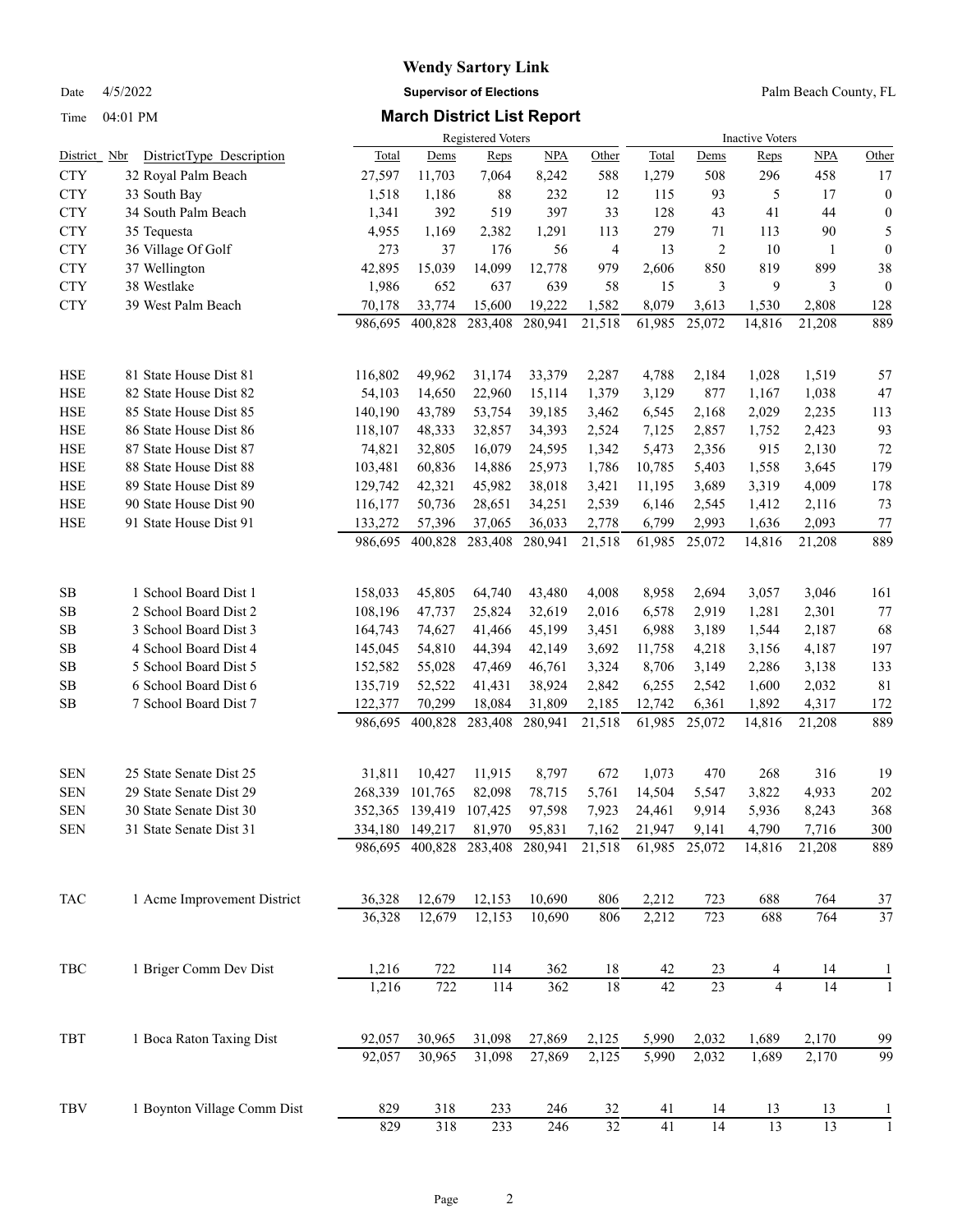Date 4/5/2022 **Supervisor of Elections** Palm Beach County, FL

| Time         | 04:01 PM                         |                   |                                 |                  | <b>March District List Report</b> |                  |                  |                        |                |                                                                                                                                                                                                                                                                                                                                                                                         |                                                                                              |  |  |
|--------------|----------------------------------|-------------------|---------------------------------|------------------|-----------------------------------|------------------|------------------|------------------------|----------------|-----------------------------------------------------------------------------------------------------------------------------------------------------------------------------------------------------------------------------------------------------------------------------------------------------------------------------------------------------------------------------------------|----------------------------------------------------------------------------------------------|--|--|
|              |                                  | Registered Voters |                                 |                  |                                   |                  |                  | <b>Inactive Voters</b> |                |                                                                                                                                                                                                                                                                                                                                                                                         |                                                                                              |  |  |
| District Nbr | DistrictType Description         | Total             | Dems                            | Reps             | NPA                               | Other            | Total            | Dems                   | Reps           | NPA                                                                                                                                                                                                                                                                                                                                                                                     | Other                                                                                        |  |  |
| <b>TEN</b>   | 1 Lox Environ Imprv Dist         | 65,134            | 17,555                          | 27,789           | 18,157                            | 1,633            | 3,527            | 969                    |                | 1,328<br>1,175<br>1,175<br>0<br>0<br>$\theta$<br>$\theta$<br>22<br>44<br>$\overline{22}$<br>44<br>5<br>3<br>$\overline{5}$<br>$\overline{3}$<br>243<br>303<br>$\overline{303}$<br>243<br>13<br>21<br>$\overline{13}$<br>$\overline{21}$<br>1,661<br>1,816<br>1,661<br>11,115<br>8,374<br>11,115<br>2<br>6<br>$\overline{2}$<br>6<br>15<br>15<br>$\mathbf{1}$<br>2,856<br>2,277<br>2,856 |                                                                                              |  |  |
|              |                                  | 65,134            | 17,555                          | 27,789           | 18,157                            | 1,633            | 3,527            | 969                    | 1,328          |                                                                                                                                                                                                                                                                                                                                                                                         | $\overline{55}$                                                                              |  |  |
| <b>TGA</b>   | 1 Greenacres Annexation Question | $\boldsymbol{0}$  | $\boldsymbol{0}$                | $\boldsymbol{0}$ | $\boldsymbol{0}$                  | $\boldsymbol{0}$ | $\boldsymbol{0}$ | $\boldsymbol{0}$       |                |                                                                                                                                                                                                                                                                                                                                                                                         | $\boldsymbol{0}$                                                                             |  |  |
|              |                                  | $\Omega$          | $\theta$                        | $\theta$         | $\Omega$                          | $\mathbf{0}$     | $\theta$         | $\Omega$               |                |                                                                                                                                                                                                                                                                                                                                                                                         | $\overline{0}$                                                                               |  |  |
| <b>THC</b>   | 1 Hamal Comm Dev Dist            | 2,400             | 1,208                           | 412              | 723                               | 57               | 131              | 63                     |                |                                                                                                                                                                                                                                                                                                                                                                                         | $\overline{c}$                                                                               |  |  |
|              |                                  | 2,400             | 1,208                           | 412              | 723                               | $\overline{57}$  | 131              | 63                     |                |                                                                                                                                                                                                                                                                                                                                                                                         |                                                                                              |  |  |
| <b>THY</b>   | 1 Hypo Haverhill Comm Dist       | 637               | 304                             | 102              | 212                               | 19               | 13               | 5                      |                |                                                                                                                                                                                                                                                                                                                                                                                         | 0                                                                                            |  |  |
|              |                                  | 637               | 304                             | 102              | 212                               | $\overline{19}$  | 13               | $\overline{5}$         |                |                                                                                                                                                                                                                                                                                                                                                                                         |                                                                                              |  |  |
| TIT          | 1 Indian Trail Imprv Dist        | 35,672            | 11,568                          | 12,735           | 10,592                            | 777              | 891              | 332                    |                |                                                                                                                                                                                                                                                                                                                                                                                         |                                                                                              |  |  |
|              |                                  | 35,672            | 11,568                          | 12,735           | 10,592                            | $\overline{777}$ | 891              | 332                    |                |                                                                                                                                                                                                                                                                                                                                                                                         | $\overline{13}$                                                                              |  |  |
| <b>TJC</b>   | 1 Journeys Comm Dev Dist         | 1,168             | 426                             | 339              | 383                               | $20\,$           | 51               | 17                     |                |                                                                                                                                                                                                                                                                                                                                                                                         | $\boldsymbol{0}$                                                                             |  |  |
|              |                                  | 1,168             | 426                             | 339              | 383                               | $\overline{20}$  | $\overline{51}$  | $\overline{17}$        |                |                                                                                                                                                                                                                                                                                                                                                                                         | $\mathbf{0}$                                                                                 |  |  |
| $\rm TJI$    | 1 Jupiter Inlet Dist             | 95,068            | 25,572                          | 40,774           | 26,353                            | 2,369            | 4,951            | 1,392                  | 1,816          |                                                                                                                                                                                                                                                                                                                                                                                         | 82                                                                                           |  |  |
|              |                                  | 95,068            | 25,572                          | 40,774           | 26,353                            | 2,369            | 4,951            | 1,392                  |                |                                                                                                                                                                                                                                                                                                                                                                                         |                                                                                              |  |  |
| TLI          | 1 Library District               |                   | 657,914 258,864 196,588 188,347 |                  |                                   | 14,115           | 33,085           | 13,167                 | 8,374          |                                                                                                                                                                                                                                                                                                                                                                                         | 429                                                                                          |  |  |
|              |                                  |                   | 657,914 258,864 196,588         |                  | 188,347                           | 14,115           | 33,085           | 13,167                 |                |                                                                                                                                                                                                                                                                                                                                                                                         |                                                                                              |  |  |
| TMC          | 1 Monterey Comm Dev Dist         | 467               | 201                             | 89               | 159                               | 18               | 20               | 11                     |                |                                                                                                                                                                                                                                                                                                                                                                                         |                                                                                              |  |  |
|              |                                  | 467               | 201                             | 89               | 159                               | $\overline{18}$  | 20               | $\overline{11}$        |                |                                                                                                                                                                                                                                                                                                                                                                                         |                                                                                              |  |  |
| TMH          | 1 Marsh Harbour Comm Dev         | 560               | 392                             | 33               | 126                               | 9                | 44               | 27                     |                |                                                                                                                                                                                                                                                                                                                                                                                         |                                                                                              |  |  |
|              |                                  | 560               | 392                             | $\overline{33}$  | 126                               | 9                | 44               | $\overline{27}$        |                |                                                                                                                                                                                                                                                                                                                                                                                         | 55<br>$\overline{2}$<br>$\mathbf{0}$<br>13<br>$\overline{82}$<br>429<br>140<br>$\frac{0}{0}$ |  |  |
| TNI          | 1 Northern Imprv Dist            | 129,163           | 46,601                          | 43,188           | 36,225                            | 3,149            | 8,381            | 3,108                  | 2,277          |                                                                                                                                                                                                                                                                                                                                                                                         | 140                                                                                          |  |  |
|              |                                  | 129,163           | 46,601                          | 43,188           | 36,225                            | 3,149            | 8,381            | 3,108                  |                |                                                                                                                                                                                                                                                                                                                                                                                         |                                                                                              |  |  |
| <b>TOO</b>   | 1 Osprey Oaks Comm Dev           | 427               | 164                             | 124              | 130                               | 9                |                  |                        | $rac{2}{2}$    |                                                                                                                                                                                                                                                                                                                                                                                         |                                                                                              |  |  |
|              |                                  | 427               | 164                             | 124              | 130                               | $\overline{9}$   | $\overline{7}$   | $\overline{4}$         |                |                                                                                                                                                                                                                                                                                                                                                                                         |                                                                                              |  |  |
| <b>TOP</b>   | 1 Old Palm Comm Dev              | 403               | 56                              | 245              | 91                                | 11               | 5                | 2                      | 1              | 1                                                                                                                                                                                                                                                                                                                                                                                       |                                                                                              |  |  |
|              |                                  | 403               | $\overline{56}$                 | 245              | 91                                | 11               | $\overline{5}$   | $\overline{2}$         | $\mathbf{1}$   | $\mathbf{1}$                                                                                                                                                                                                                                                                                                                                                                            |                                                                                              |  |  |
| TPC          | 1 Plantation Comm Dev Dist       | 1,419             | 553                             | 389              | 448                               | 29               | 33               | 19                     | 6              | 8                                                                                                                                                                                                                                                                                                                                                                                       | $\boldsymbol{0}$                                                                             |  |  |
|              |                                  | 1,419             | 553                             | 389              | 448                               | $\overline{29}$  | 33               | 19                     | $\overline{6}$ | $\overline{8}$                                                                                                                                                                                                                                                                                                                                                                          | $\boldsymbol{0}$                                                                             |  |  |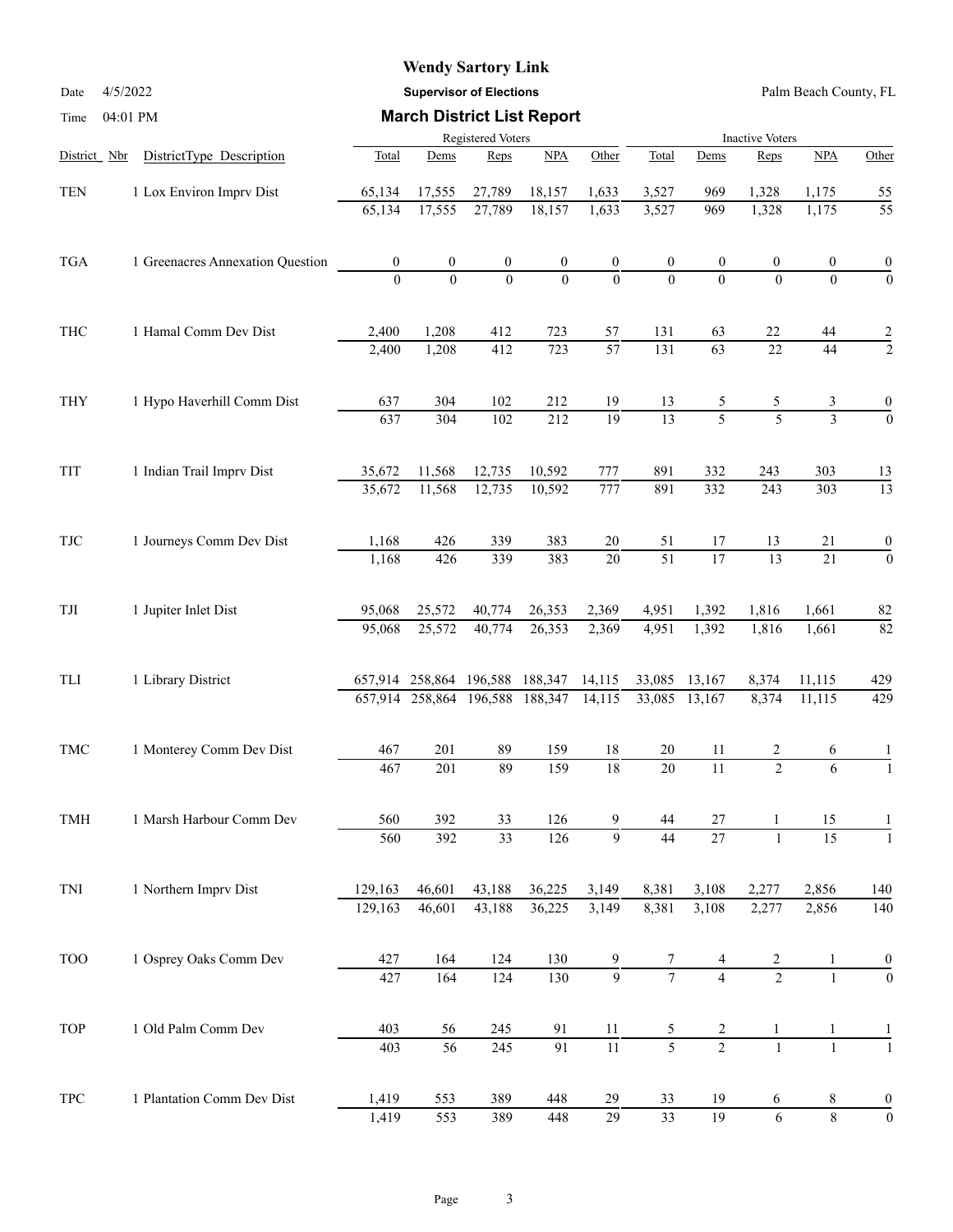Date 4/5/2022 **Supervisor of Elections** Palm Beach County, FL

| Time                 | 04:01 PM                  |                | <b>March District List Report</b> |                       |            |                                  |                       |                                 |                         |                     |                                    |  |  |  |  |  |  |
|----------------------|---------------------------|----------------|-----------------------------------|-----------------------|------------|----------------------------------|-----------------------|---------------------------------|-------------------------|---------------------|------------------------------------|--|--|--|--|--|--|
|                      |                           |                |                                   | Registered Voters     |            |                                  |                       |                                 | <b>Inactive Voters</b>  |                     |                                    |  |  |  |  |  |  |
| District Nbr         | DistrictType Description  | Total          | Dems                              | Reps                  | NPA        | Other                            | Total                 | Dems                            | Reps                    | NPA                 | Other                              |  |  |  |  |  |  |
| <b>TPO</b>           | 1 Port Of Palm Beach      | 308,574        | 132,801                           | 84,872                | 84,352     | 6,549                            | 21,812                | 9,515                           | 4,783                   | 7,192               | 322                                |  |  |  |  |  |  |
|                      |                           | 308,574        | 132,801                           | 84,872                | 84,352     | 6,549                            | 21,812                | 9,515                           | 4,783                   | 7,192               | 322                                |  |  |  |  |  |  |
| TRC                  | 1 Renaissance Comm Dev    | 1,808          | 679                               | 424                   | 641        | 64                               | 202                   | 70                              | 45                      | 85                  | $\overline{c}$                     |  |  |  |  |  |  |
|                      |                           | 1,808          | 679                               | 424                   | 641        | 64                               | 202                   | 70                              | 45                      | 85                  | $\overline{c}$                     |  |  |  |  |  |  |
|                      |                           |                |                                   |                       |            |                                  |                       |                                 |                         |                     |                                    |  |  |  |  |  |  |
| <b>TSB</b>           | 1 Sonoma Bay Comm Dev     | 435<br>435     | 277<br>277                        | 37<br>$\overline{37}$ | 118<br>118 | $\overline{3}$<br>$\overline{3}$ | 53<br>$\overline{53}$ | 37<br>$\overline{37}$           | 6<br>6                  | 10<br>10            | $\boldsymbol{0}$<br>$\overline{0}$ |  |  |  |  |  |  |
|                      |                           |                |                                   |                       |            |                                  |                       |                                 |                         |                     |                                    |  |  |  |  |  |  |
| TSI                  | 1 Seminole Imprv Dist     | 1,986<br>1,986 | 652<br>$\overline{652}$           | 637<br>637            | 639<br>639 | 58<br>$\overline{58}$            | 15<br>$\overline{15}$ | $\frac{3}{2}$<br>$\overline{3}$ | 9<br>$\mathbf{Q}$       | 3<br>$\overline{3}$ | 0<br>$\overline{0}$                |  |  |  |  |  |  |
|                      |                           |                |                                   |                       |            |                                  |                       |                                 |                         |                     |                                    |  |  |  |  |  |  |
| <b>TTC</b>           | 1 Terracina Comm Dev Dist | 986            | 561                               | 138                   | 269        | 18                               | 68                    | 35                              | 9                       | 24                  | 0                                  |  |  |  |  |  |  |
|                      |                           | 986            | $\overline{561}$                  | 138                   | 269        | $\overline{18}$                  | $\overline{68}$       | $\overline{35}$                 | $\overline{9}$          | $\overline{24}$     | $\overline{0}$                     |  |  |  |  |  |  |
| <b>TTO</b>           | 1 Thousand Comm Dev Dist  | 1,464          | 876                               | 186                   | 374        | 28                               | 77                    | 45                              | 4                       | 27                  |                                    |  |  |  |  |  |  |
|                      |                           | 1,464          | 876                               | 186                   | 374        | $\overline{28}$                  | 77                    | $\overline{45}$                 | $\overline{4}$          | $\overline{27}$     |                                    |  |  |  |  |  |  |
| $\operatorname{TVC}$ | 1 Vista Comm Dev Dist     | 359            | 165                               | 62                    | 120        | 12                               | 16                    | 9                               | 1                       | 6                   | 0                                  |  |  |  |  |  |  |
|                      |                           | 359            | 165                               | 62                    | 120        | $\overline{12}$                  | 16                    | $\overline{9}$                  | $\mathbf{1}$            | 6                   | $\overline{0}$                     |  |  |  |  |  |  |
| $\operatorname{TWC}$ | 1 Winston Comm Dev Dist   | 1,161          | 399                               | 348                   | 379        | 35                               | 68                    | $18\,$                          | 31                      | 19                  | 0                                  |  |  |  |  |  |  |
|                      |                           | 1,161          | 399                               | 348                   | 379        | $\overline{35}$                  | $\overline{68}$       | 18                              | $\overline{31}$         | 19                  | $\overline{0}$                     |  |  |  |  |  |  |
| TWP                  | 1 Wyndam Park Comm Dev    | 654            | 360                               | 78                    | 205        | 11                               | 21                    | 9                               | 3                       | 8                   |                                    |  |  |  |  |  |  |
|                      |                           | 654            | 360                               | 78                    | 205        | 11                               | $\overline{21}$       | $\overline{9}$                  | $\overline{\mathbf{3}}$ | $\overline{8}$      |                                    |  |  |  |  |  |  |
| <b>WRD</b>           | 11 Ward 1                 | 1,884          | 495                               | 886                   | 453        | $50\,$                           | 51                    | $\mathbf{9}$                    | $26\,$                  | 16                  | $\mathbf{0}$                       |  |  |  |  |  |  |
| <b>WRD</b>           | 21 Boynton Beach Dist 1   | 14,573         | 6,168                             | 3,811                 | 4,173      | 421                              | 899                   | 365                             | 222                     | 300                 | 12                                 |  |  |  |  |  |  |
| <b>WRD</b>           | 22 Boynton Beach Dist 2   | 11,616         | 6,770                             | 1,739                 | 2,917      | 190                              | 744                   | 384                             | 116                     | 234                 | 10                                 |  |  |  |  |  |  |
| <b>WRD</b>           | 23 Boynton Beach Dist 3   | 13,038         | 5,427                             | 3,491                 | 3,806      | 314                              | 918                   | 343                             | 242                     | 322                 | 11                                 |  |  |  |  |  |  |
| <b>WRD</b>           | 24 Boynton Beach Dist 4   | 12,715         | 5,645                             | 2,899                 | 3,909      | 262                              | 744                   | 304                             | 175                     | 256                 | 9                                  |  |  |  |  |  |  |
| <b>WRD</b>           | 31 Ward 1                 | 7,338          | 4,836                             | 1,075                 | 1,366      | 61                               | 525                   | 359                             | 56                      | 109                 |                                    |  |  |  |  |  |  |
| <b>WRD</b>           | 41 Ward 1                 | 68,703         | 22,020                            | 24,076                | 20,962     | 1,645                            | 4,693                 | 1,530                           | 1,356                   | 1,727               | 80                                 |  |  |  |  |  |  |
| <b>WRD</b>           | 51 Ward 1                 | 330            | $88\,$                            | 145                   | 93         | $\overline{\mathbf{4}}$          | $\overline{4}$        | $\mathbf{1}$                    | $\mathbf{1}$            | $\boldsymbol{2}$    | $\boldsymbol{0}$                   |  |  |  |  |  |  |
| <b>WRD</b>           | 61 Ward 1                 | 89             | $28\,$                            | 28                    | 32         | $\mathbf{1}$                     | 5                     | $\sqrt{2}$                      | $\boldsymbol{0}$        | 3                   | $\mathbf{0}$                       |  |  |  |  |  |  |
| <b>WRD</b>           | 71 Ward 1                 | 47,093         | 20,794                            | 12,266                | 12,949     | 1,084                            | 4,782                 | 1,901                           | 1,137                   | 1,672               | 72                                 |  |  |  |  |  |  |
| <b>WRD</b>           | 81 Ward 1                 | 23,266         | 10,878                            | 4,557                 | 7,363      | 468                              | 1,498                 | 659                             | 273                     | 549                 | 17                                 |  |  |  |  |  |  |
| <b>WRD</b>           | 91 Ward 1                 | 171            | 42                                | 62                    | 59         | 8                                | 4                     | $\overline{c}$                  | $\boldsymbol{0}$        | $\overline{c}$      | $\mathbf{0}$                       |  |  |  |  |  |  |
| <b>WRD</b>           | 101 Ward 1                | 874            | 183                               | 451                   | 217        | 23                               | 34                    | 8                               | 17                      | 9                   | $\mathbf{0}$                       |  |  |  |  |  |  |
| <b>WRD</b>           | 111 Ward 1                | 3,902          | 1,174                             | 1,556                 | 1,091      | $81\,$                           | 206                   | 54                              | $81\,$                  | 69                  | $\overline{2}$                     |  |  |  |  |  |  |
| <b>WRD</b>           | 121 Ward 1                | 1,340          | 606                               | 334                   | 381        | 19                               | 61                    | 32                              | 6                       | $22\,$              |                                    |  |  |  |  |  |  |
| <b>WRD</b>           | 131 Ward 1                | 2,113          | 713                               | 686                   | 637        | $77 \,$                          | 172                   | 51                              | $\sqrt{48}$             | $71\,$              | 2                                  |  |  |  |  |  |  |
| <b>WRD</b>           | 141 Ward 1                | 3,149          | 793                               | 1,453                 | 815        | $88\,$                           | 255                   | 52                              | 112                     | $87\,$              |                                    |  |  |  |  |  |  |
| <b>WRD</b>           | 151 Ward 1                | 394            | 70                                | 225                   | 85         | 14                               | 15                    | $\mathfrak{Z}$                  | $\overline{\mathbf{4}}$ | $7\phantom{.0}$     |                                    |  |  |  |  |  |  |